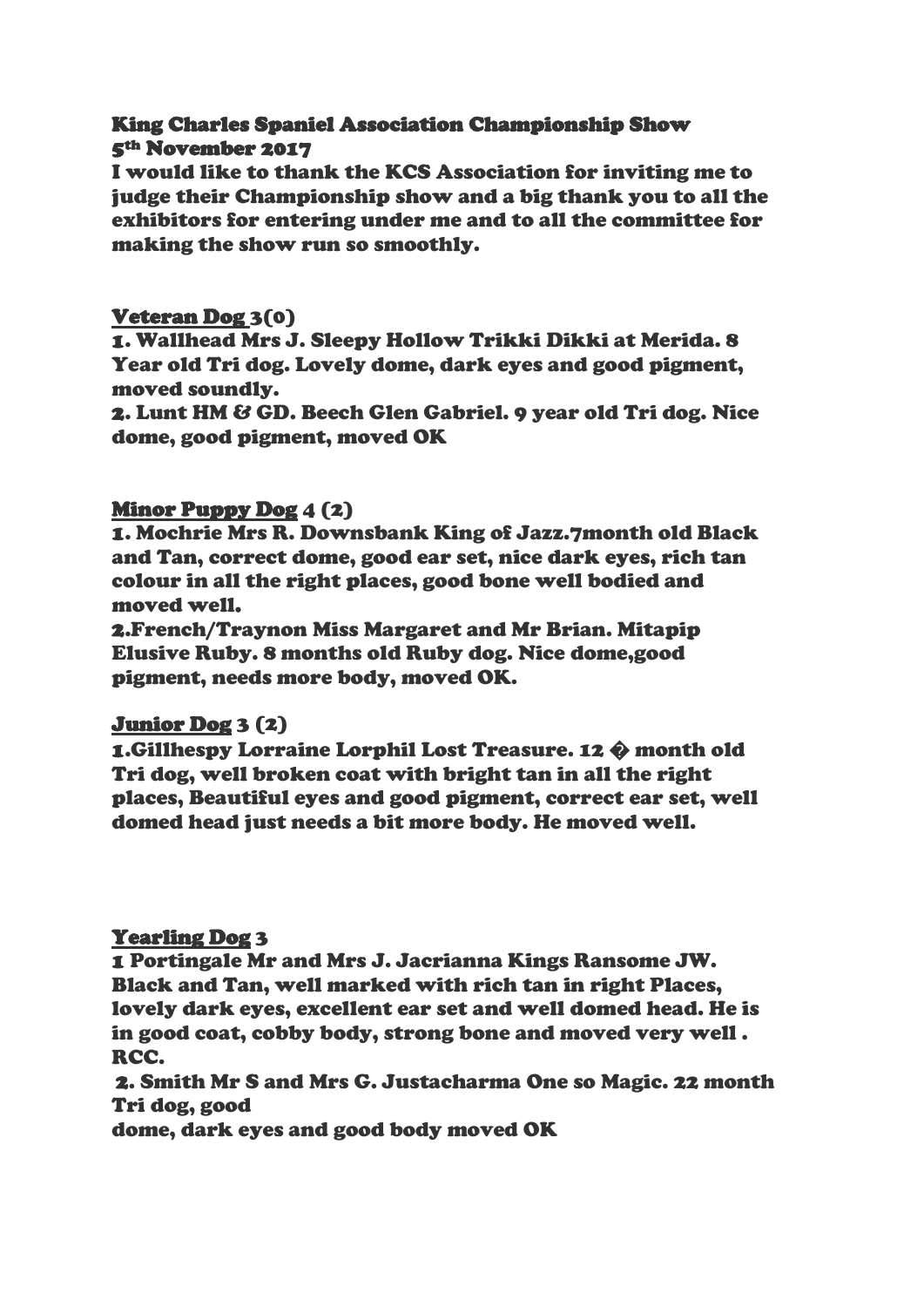## Novice Dog 2(1) 1.Gillhespy Lorraine 1. Lorphil Lost Treasure (see Junior Dog)

# Post Graduate Dog 8 (1)

1.Melville Miss C. Amantra Chorale 2 � year old Tri Dog. He has a lovely head and dome, good ear set, and lovely eyes. Cobby body, correct tail set and moved effortlessly. 2. Coupland Mrs J. Tucherish Guilty verdict. This is another dog with a lovely head and good pigment, nice eyes and a cobby body, good tail set moved OK

## Limit Dog 10 (4)

1.Clarke Pauline. Stonepit Super Sydney for Poltomic. 5 year old Tri dog with a correct head and dome, dark eyes Well marked cobby body and moved well.

2. Mochrie Mrs R. Downsbank Kismet. Tri Dog with a good head and dome. Niceley broken cobby body with good pigment and dark eyes moved well.

## Open Dog 7

1 Essex Mrs B J. Ch Chacombe Royal Gift to Brendek. 4 year old handsome well coated Tri. Good head and correct dome and ear placement. Good pigment with large dark eyes, good spring of rib and cobby body. Good tail set and moved well. 2 Jackson T.M. Italian Ch Amantra Regal Prince a 3 � year old Tri dog . Good head and dome. Good ear set and lovely dark eyes, good pigment, compact body and moved well.

## Special Open Black & Tan Dog 3

1. Portingale Mr P & Mrs J. Ch Tudor Pirate King, well made 6 year old Black and Tan with good pigment, lovely dome with good ear set. Beautiful eyes and bright tan. Moved well.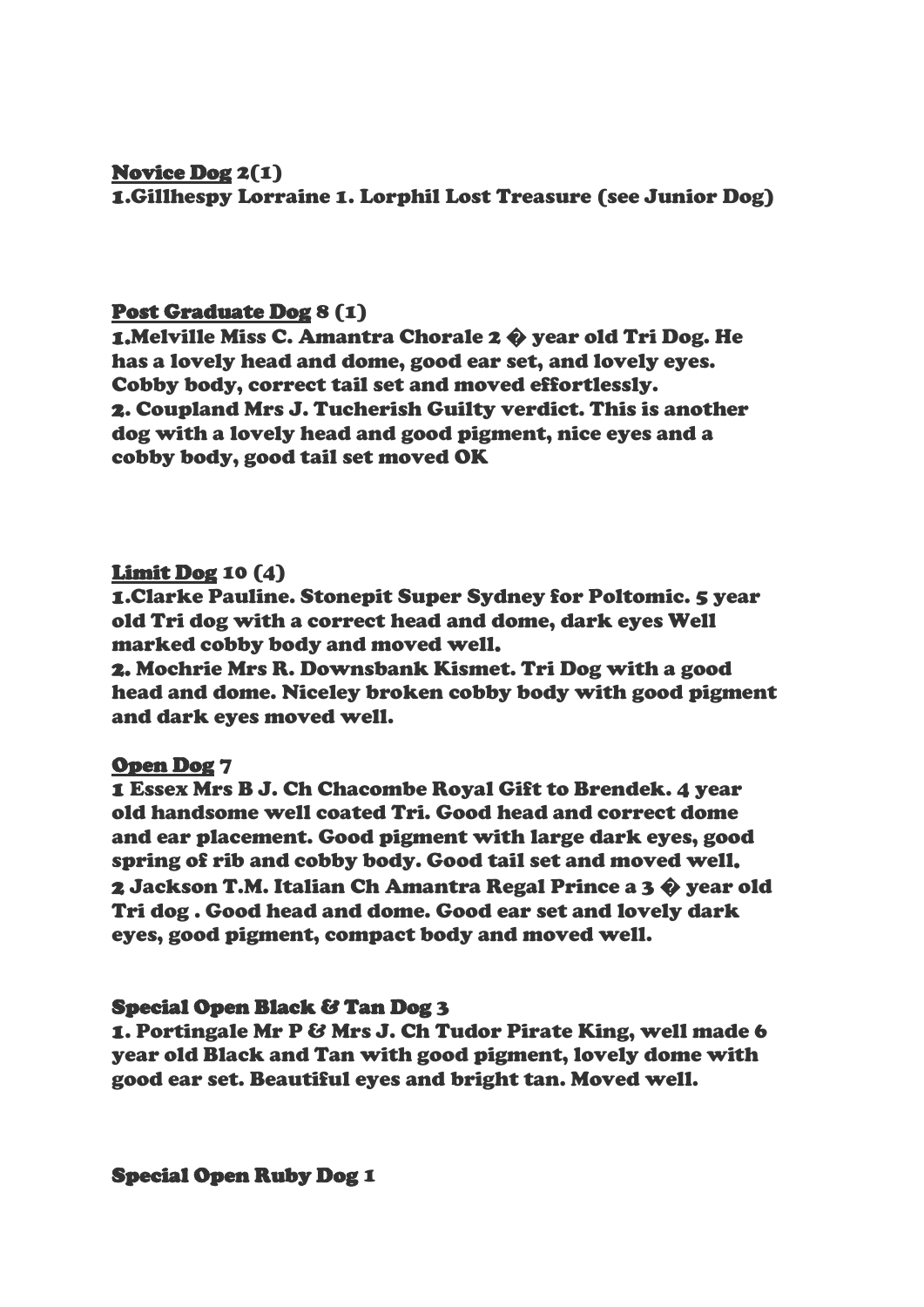1 Gillhespy Lorraine. Lorphil Red River JW 3 year old rich ruby correct dome good ear set and lovely dark eyes.

## Special Open Tri Colour Dog 3

1. Jackson T M. Ch Amanda Regal Duke, beautiful head with good dome and perfect ear set. Pretty dark eyes and good pigment. Correct shoulder placement and excellent spring of rib, Cobby body with level top line good tail set and moved well. A real toy spaniel. C.C. B.O.B.

2. Bailey Mr & Mrs D. Aldoricka The Maverick, 6 year old tri with dark eyes, good dome and pigment. Lovely coat and moved OK

## Special Open Blenheim Dog 2

1 Jackson T M. Ch Amantra Treasury 4 � year old Blenheim with lovely dome and good ear set, dark eyes, good pigment, cobby body and good spring of ribs. Moved well. 2. Schilizzi/Gates Chacombe Arizona (handled by M Dawson). Lightly marked Blenheim with good pigment, nice dome with good ear set and cobby body, moved ok.

#### **Veteran Bitch** 4

**1** Dix Mr R & Mrs C. Ch. Paulian Prudence for Beewye JW, 7 � year old Tri bitch with nice dome, good ear set and lovely dark eyes, good pigment, correct shoulder placement . Cobby body with good spring of ribs, good tail set and moved well. **2**. Bailey Mr & Mrs D. Maibee Margot at Aldoricka. 10 year old Blenheim bitch who was full of herself, good pigment, correct dome and ear set dark eyes and moved well.

## Minor Puppy Bitch 6

1 Baker R S & R K Cofton Dusty Blue a 9 month old tri with a lovely dome and good ear placement. Good pigment and dark eyes, cobby body good tail set and moved well 2. Coupland Mrs J M Mitapip Renaissance By Tucherish. 8 month black and tan nice size and good dome, dark eyes and good pigment, nice bright tan.

## Puppy Bitch 3(1)

**1** Bowles-Robinson Caroline. Baldragon Hold That Thought. 12 month old Blenheim bitch, lightly marked with beautiful dark eyes, good dome and excellent ear set, lovely neck and spring of rib, cobby body and moves with confidence. 2. Searle Dianne.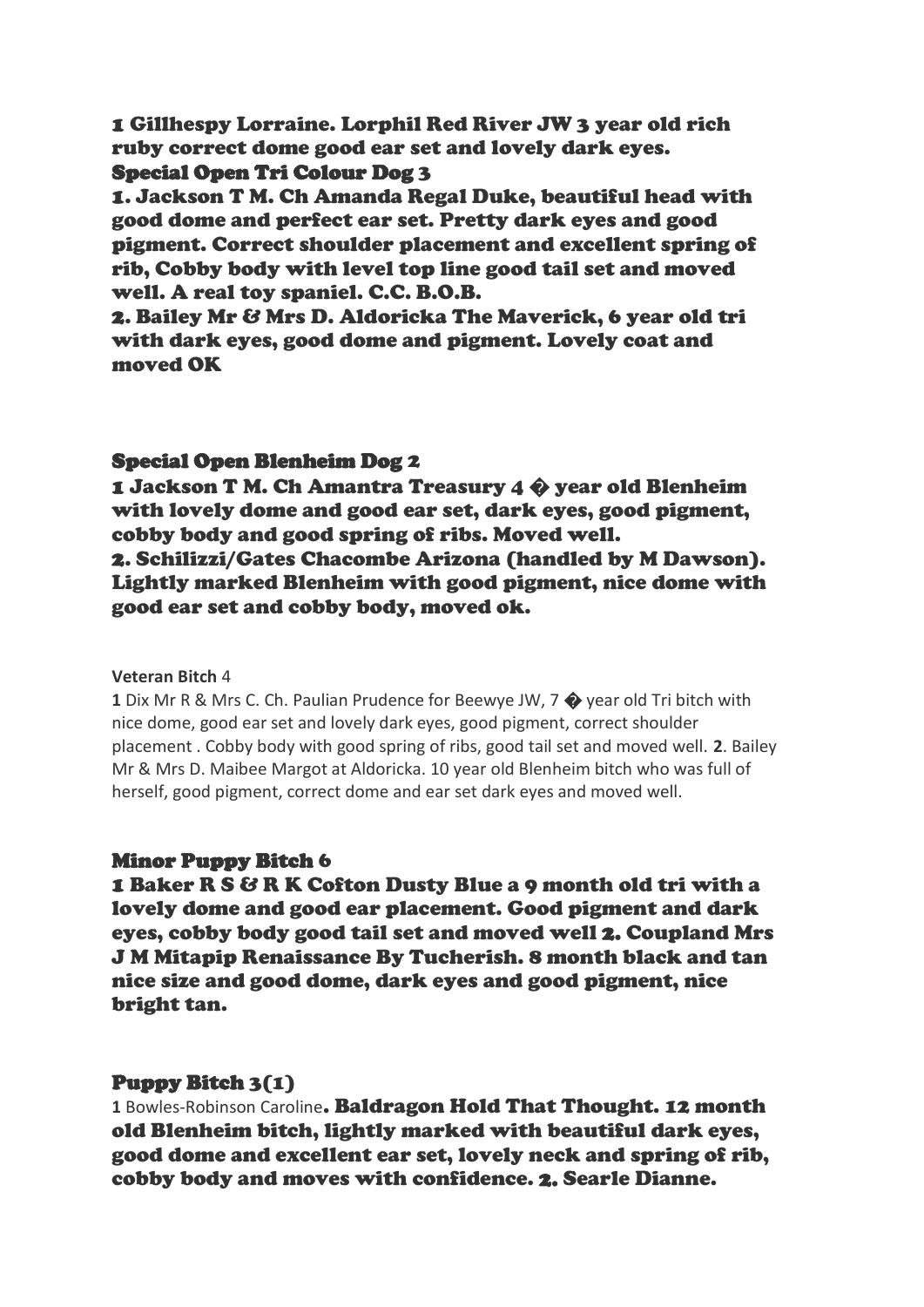Stonepit Dinah Darling a 6 month old very raw puppy, loved her size and head, good dark eyes and ear set, cobby body lacked confidence but should improve with age.

## Junior Bitch 3

1 Bowles-Robinson Caroline. Baldragon Hold That Thought. See puppy 2. Mochrie Mrs R. Downsbank Vesper, 15 month old Tri with good pigment and nice dome, dark eyes and nicely marked, cobby body moved OK

#### Yearling Bitch 3(1)

1 Rushton Mr R F & Mrs E A Justacharma She is so Magic at Tiflin. 22 month old Blenheim with good pigment, nice dark eyes. Good dome and ear set has cobby body and good tail set, moved well.

2 Portingale Mr P & Mrs J. Jackrianna Simply Bewitched. A 23 month old Black and Tan who was very laid back in attitude, nice dome and lovely dark eyes, cobby body, moved OK

## Novice Bitch 4(3)

1 Bowles-Robinson Carloine. Baldragon Hold That Thought. See puppy.

2. Melville/Jackson Miss C & T Amantra Regal Star. 17 month Black and Tan, dark pigment and lovely dome, good ear set, cobby body moved OK

#### Graduate Bitch 1

1 Rushton Mr R F & E A. Justacharma Magic Made for Tiflin 2 year old Tri, good dome and good ear set, dark Pigment with lovely dark eyes, cobby body moved OK.

## Post Graduate Bitch 4(2)

1 Lindley Mrs S C. Justacharma Magic is for you at Meglino. 22 month old tri bitcg with nice bone, good pigment, lovely dome and great ear set. Cobby body, moved well.

2. Coupland Mrs J. Winnie od Dveu Orechu and Tucherish (CZE Import) 22 month old Black and Tan, dark eyes, good dome, cobby body moved OK